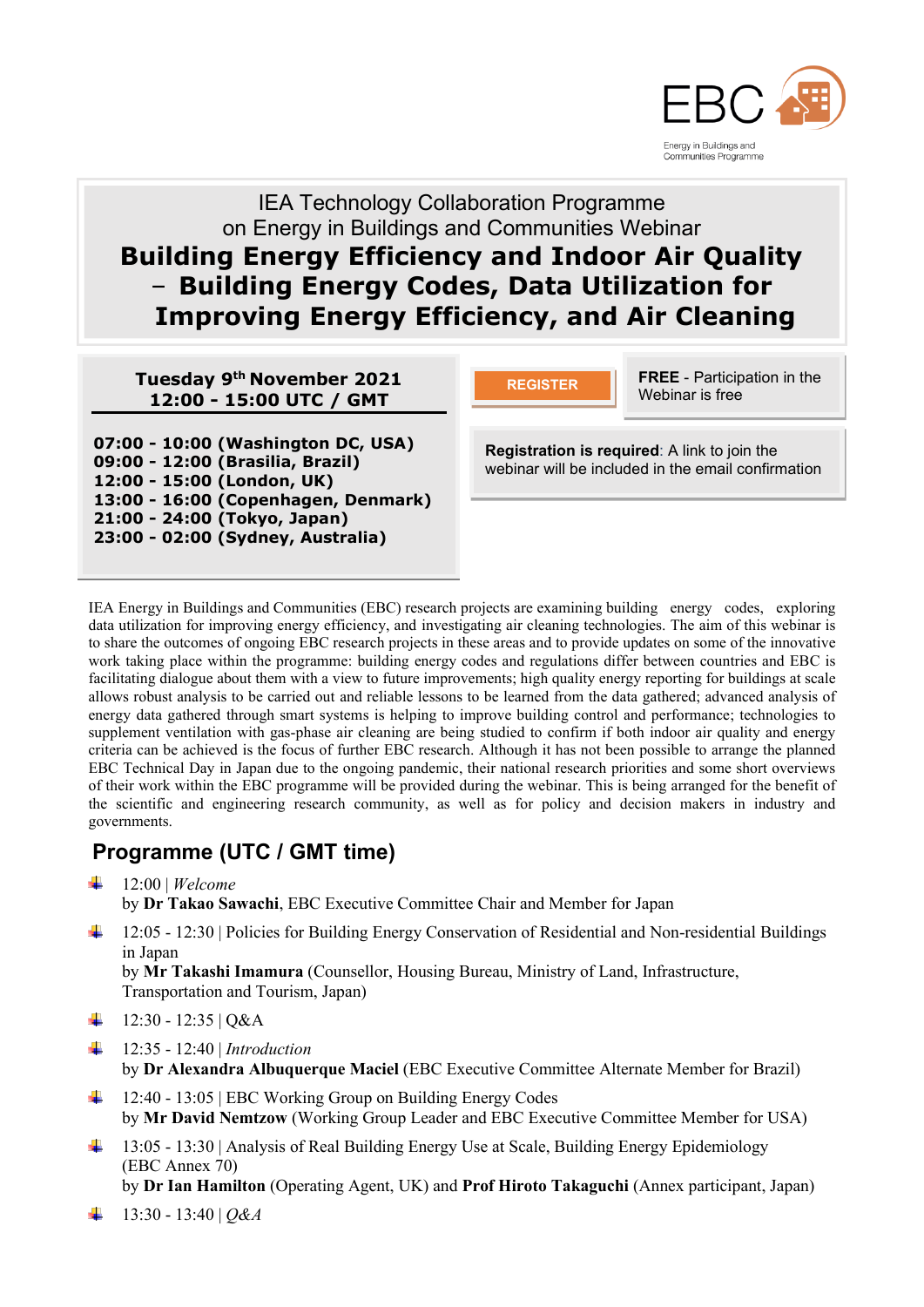

- 13:40 13:50 | *Break*
- 13:50 13:55 | *Introduction* by **Prof Paul Ruyssevelt** (EBC Executive Committee Vice Chair and Alternate Member for UK)
- 13:55 14:20 | Supplementing Ventilation with Gas-phase Air Cleaning (EBC Annex 78) by **Prof Bjarne Olesen** (Operating Agent, Denmark) and **Prof Shin-ichi Tanabe** (Annex participant, Japan)
- 14:20 14:45 | Data Driven Smart Buildings (EBC Annex 81) by **Dr Stephen White** (Operating Agent, Australia) and **Prof Yasunori Akashi** (Annex participant, Japan)
- $\downarrow$  14:45 14:55 | Q&A
- 14:55 | *Closing Remarks* by **Dr Takao Sawachi**
- $\frac{1}{2}$  15:00 | *End of webinar*